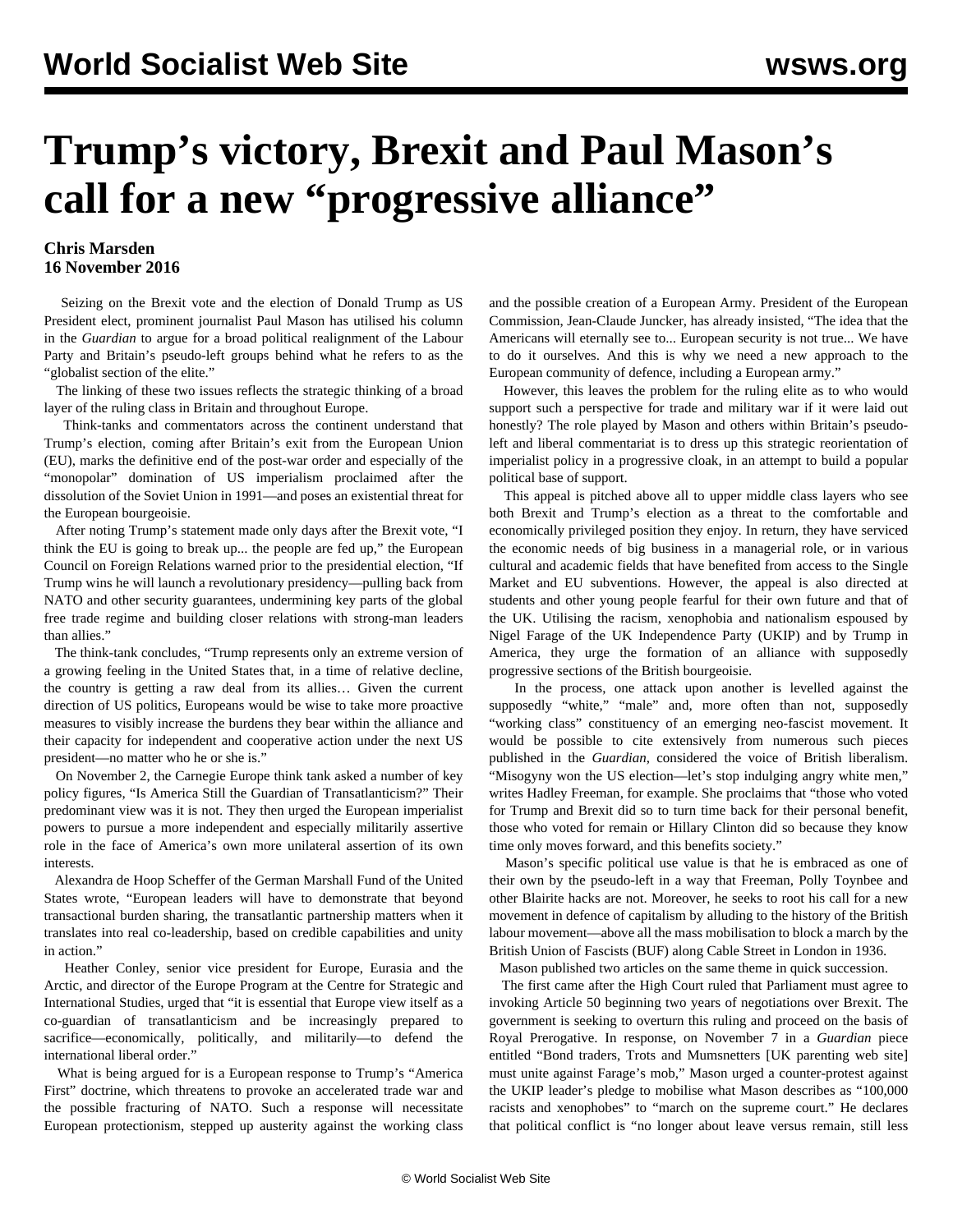Corbynistas versus the rest. 'We' should include everybody who wants this country to be run by parliament, with the judiciary guaranteeing the rule of law, to remain engaged with the multilateral, global institutions and be tolerant to migrants and foreign visitors."

 Mason calls for a "rhetorical break" (!) with neoliberalism, austerity, inequality, privatisation, financial corruption and asset bubbles—only then to insist, "It is entirely possible to construct a humane pro-business version of capitalism without these things." Based on such a commitment to "humane" capitalism, he appeals for "an alliance of the left and the radical centre on the streets. That means bond traders from Canary Wharf, arm in arm with placard-carrying Trots. Masked-up Kurdish radicals alongside Mumsnet posters."

 Two days later, on November 9, following Trump's victory, Mason was beside himself. "Globalisation is dead, and white supremacy has triumphed," he proclaimed. He describes the result as a victory brought about by racism and misogyny—an attempt by men to preserve "40,000 years of biologically rigged social control" in an act of "gender betrayal." On top of such supposedly near-universal misogyny was, he adds, a desire by Trump voters to "reimpose segregation on black America" through "the now-unleashed fury of white supremacism."

 Mason, in an American context, adapts his earlier appeal to one based upon "re-forming the political coalition that won both the New Deal and the second world war," by which he means, "The left, the unions, the ethnic minorities; the liberal middle class; and that section of Wall Street and the US boardroom that is unprepared to lie supine as wannabe-Trumps put their 'locker room talk' into practice."

 The praise heaped on bond traders from Canary Wharf, Wall Street and the description of the "US Boardroom" as a haven of progressive political thought is extraordinarily blunt--and cannot be concealed by any number of historical references. However, it would be wrong to dismiss as political window dressing Mason's reference to Cable Street.

 His purpose in making a comparison between Leave supporters and Oswald Mosley's British Union of Fascists is the same as his depiction of millions of Trump voters as white supremacists—to stampede his readers into the camp of the "progressive bourgeoisie."

 Mason's political prescriptions heighten rather than lessen the dangers posed by the growth of right-wing movements such as UKIP. For him to attack those Farage seeks to mobilise as equivalent to the Blackshirts, especially while urging an alliance with the political and business establishment, only lends credence to Farage's demagogic portrayal of himself as an anti-establishment voice of the "people"—and will help solidify dangerous divisions in the working class. Though UKIP makes an appeal to a far right and racist layer, it is not a fascist party and has a voter base made up of disparate social forces, including layers of workers angry at a political establishment that is entirely beholden to big business and indifferent to the hardships they suffer.

 This does not mean there is no real content to Mason's reference to the Cable Street events of October 4, 1936. That day Mosley planned a BUF march through London's East End, home to the largest proportion of Britain's Jews. The fascists were forced to retreat by the determined resistance of anywhere between 100,000 and 300,000 overwhelmingly working class protesters. But this is not what attracts Mason. He closes his column with the cynical statement, "Eighty years on from Cable Street, we don't have many dockers and miners around, to help face down rightwing intimidation." Rather, his is a political endorsement of the popular front perspective of the Communist Party of Great Britain with which Cable Street is most often, and somewhat falsely, associated.

 The CPGB opposed the demonstration against the BUF until the last moment. It had initially urged attendance at a Young Communist League rally, in solidarity with the Spanish Republic in Trafalgar Square, on the same afternoon as the fascist march. The counter-demonstration was also opposed by the Labour Party, with George Lansbury, MP for London's

East End Poplar constituency and former party leader, speaking for the majority of the party when he declared, "What I want is to maintain peace and order and I advise those people who are opposed to Fascism to keep away from the demonstration."

 The CPGB subsequently hailed Cable Street as the "Popular Front in practice"—proof that the police, the state and progressive forces within the ruling class were the natural allies of the working class in the struggle against fascism, citing as evidence the passage of the 1936 Public Order Act outlawing demonstrations in uniform. In reality Cable Street was a battle between the police and anti-fascists, rather than with the fascists themselves. Police outnumbered the 3,000 fascists they were protecting by two to one and it was they whom the workers defeated that day. And once passed, the Public Order Act was employed far more often against the left than the right.

 The Stalinist Popular Front perspective of class collaboration in defence of "democracy" was disastrous wherever it was employed. It led to the disarming of the revolutionary working class in Spain, the terrible defeat of the Spanish Revolution and the victory of General Franco's Falange in 1938--paving the way for the outbreak of the Second World War in 1939. After first endorsing the Hitler/Stalin pact, following the 1941 invasion of the Soviet Union by Germany the CPGB dutifully came out in support of the war—opposed all strike action and even defended Conservative Party candidates when they were challenged by the centrist Independent Labour Party, declaring, "A vote for [ILP leader Fenner] Brockway is a vote for Hitler."

 Mason, who spent his formative political years in Workers Power, a group fond of citing Trotsky to legitimise its anti-Trotskyist politics, knows all this very well and is in full agreement with the political trajectory implied by his analogy.

 The full implications of his politics are made clear in an October 7 edition of the pro-Labour *New Statesman*, in an article entitled, "How the left should respond to Brexit." Its strapline declares, "It's up to the labour movement to rescue the elite from the self-inflicted wound of Brexit."

 Mason's appeal is directed at the Labour Party and its leader, Jeremy Corbyn, whom he declares to be "a man who, for the first time in the party's history, cannot be relied on to do the elite's bidding" to adopt "a strategy to salvage 30 years of engagement with the biggest market in the world," Europe. He is explicit in his ambition for Labour to replace the Conservatives as the main party of big business. And his enthusiasm for the prospect knows no bounds.

 "For the first time in a generation there is a tangible split between the Tory leadership and the business elite," he writes, describing "the most important thing to emerge since the Tory conference" as "a deep revulsion, among wide sections of normally Conservative voters, at the xenophobia, nationalism and economic recklessness on display."

 "Brexit, on its own, need not have caused a great shift in British politics. It is the new, visceral split between Tory xenophobia and the implicitly liberal and globalist culture in most boardrooms that makes this a turning point," he declares. "The crisis consists of the perils of hard Brexit combined with a tangible split between the old party of capital and capital itself. The elite—the bankers, senior managers, the super-rich and the upper middle class—do not want Brexit. Nor does a significant proportion of Middle Britain's managerial and investing classes."

 Therefore, "The first aim should be: not just oppose hard Brexit, but prevent it... Labour needs to lead—intellectually, morally and practically—the fight for a coherent, pro-globalist form of Brexit."

 To finally bury any claim that his agenda has any progressive content, Mason takes pains to insist that this "pro-globalist" Brexit refers only to an orientation to international capitalist concerns and not workers. Making clear that his bombastic moralising over UKIP is without any genuine content, he stresses that any deal supported or struck by Labour with the EU must include "a significant, temporary retreat from freedom of